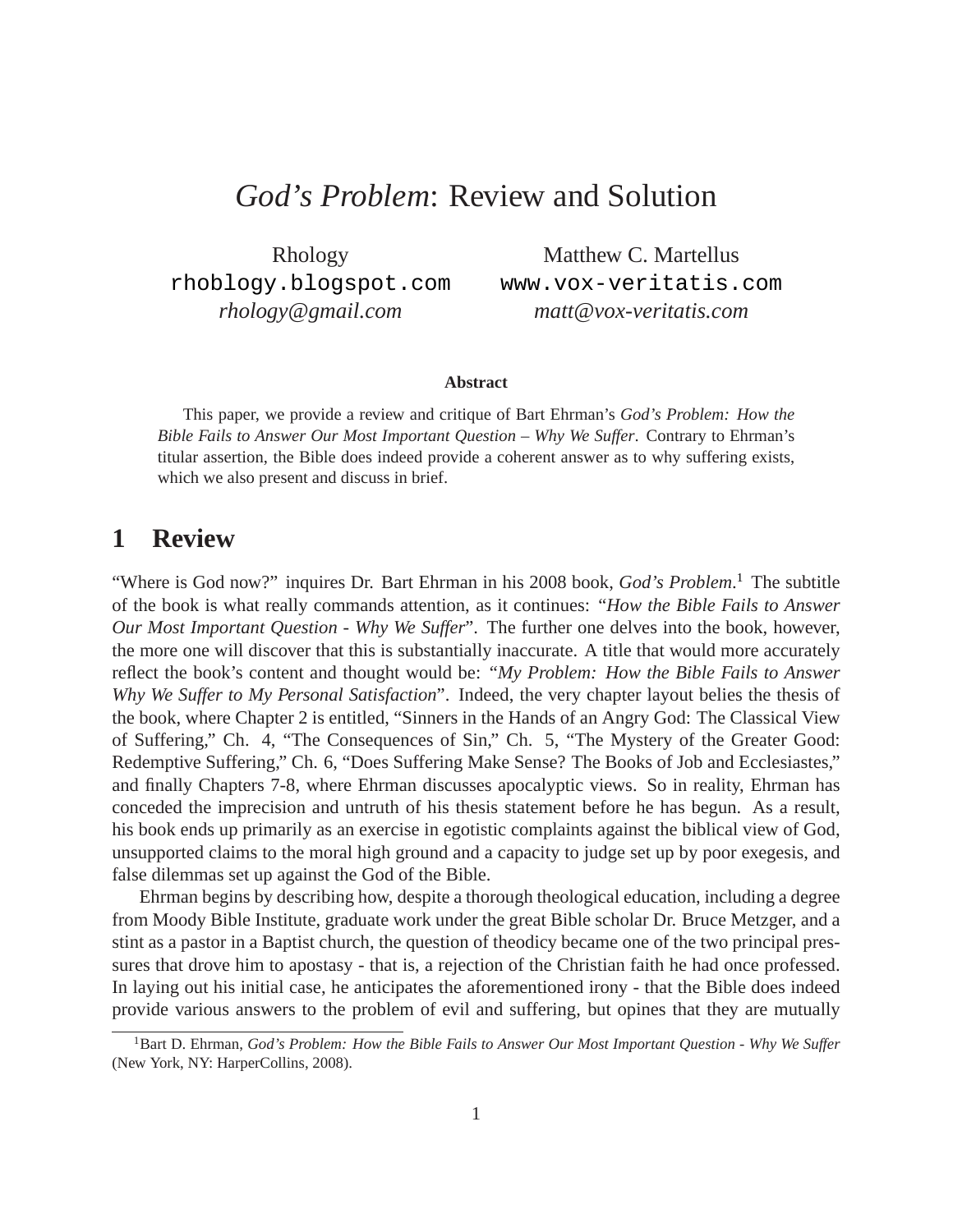exclusive and contradictory. This is a grave claim, and one would expect to find a great deal of serious biblical exegesis to substantiate it, especially given Ehrman's tremendous qualifications as a Biblical scholar. Unfortunately, the book contains a good deal more bad exegesis than good. An example of this comes in the chapter treating the biblical book of Job. Ehrman says:

The narrator then moves to a heavenly scene in which the 'heavenly beings' (literally; the sons of God) appear before the Lord, 'the Satan' among them. It is important to recognize that the *[sic]* Satan here is not the fallen angel who has been booted from heaven, the cosmic enemy of God. Here he is portrayed as one of God's divine council members...But he is not an adversary to God: he is one of the heavenly beings who report to God.[2](#page-1-0)

Admittedly, Ehrman's formation and degrees are in **New** Testament, but it is strange to see someone ignore the status of Satan in the rest of the Old Testament, as accuser (Zech 3), deceiver (Gen 3), and enemy of the covenant people of God (1 Chron 21). For that matter, Ehrman seems to overlook the fact that Satan in Job 1 and 2 in effect asks permission, twice, to destroy Job's life and thus entice him to curse God, a terrible sin. Then again, Ehrman does little better in New Testament concepts, such as: "But the view that Jesus was himself God is not a view shared by...the Gospels of Matthew, Mark or Luke."[3](#page-1-1) Ehrman has apparently forgotten about Luke 18:19, Mark 2:7, or Matthew 28:20, among numerous other examples.<sup>[4](#page-1-2)</sup>

One must credit Ehrman with his correct identification of numerous of the biblical themes and responses to the problem of evil and suffering. The disagreement arises when he asserts that these explanations are mutually contradictory, but unfortunately, the book barely even attempts to prove this allegation. Apparently, they just are, and that is that. But the reader must pose a very important question, and the following illustration will make use of one of Ehrman's favorite examples of "gratuitous suffering" - that of a large-scale natural disaster, such as the tsunami of December 2004. Let us take the biblical explanations in order of their appearance in Ehrman's table of contents, and ask whether each explanation could be **part** of a greater, coherent whole?

• **People suffer because God is punishing sin.** Because Adam and Eve sinned in the Garden of Eden, everyone who has since lived is under the condemnation that leads to death, born as a sinner and a rebel enemy of God (cf Romans 5:7-8 and James 4:4). As the Judge of sinners (John 3:17-18), God claims this: "I am He, And there is no god besides Me; it is I who put to death and give life. I have wounded and it is I who heal, And there is no one who can deliver from My hand" (Deut. 32:39). The book of Revelation is clear that one day God will judge all evil with finality and redeem the repentant and indeed the entire Earth by recreating it (such that there will no longer be destructive natural disasters - Rev. 21:1,4, cf. Is. 65:17),

 $2$ Ibid., 165.

<span id="page-1-1"></span><span id="page-1-0"></span><sup>3</sup> Ibid., 273.

<span id="page-1-2"></span><sup>4</sup>For an in-depth treatment of the deity of Christ, including His self-testimony to His own deity, see Robert L. Reymond, *A New Systematic Theology of the Christian Faith* (Nashville, TN: Thomas Nelson, 1998), 212-312; for Jesus' self-testimony in the synoptics (as well as in the Gospel of John) specifically, see pp. 214-237. A more accessible, though weaker treatment is given by Charles C. Ryrie, *Basic Theology* (Chicago: IL, Moody Press, 1999), 284-286.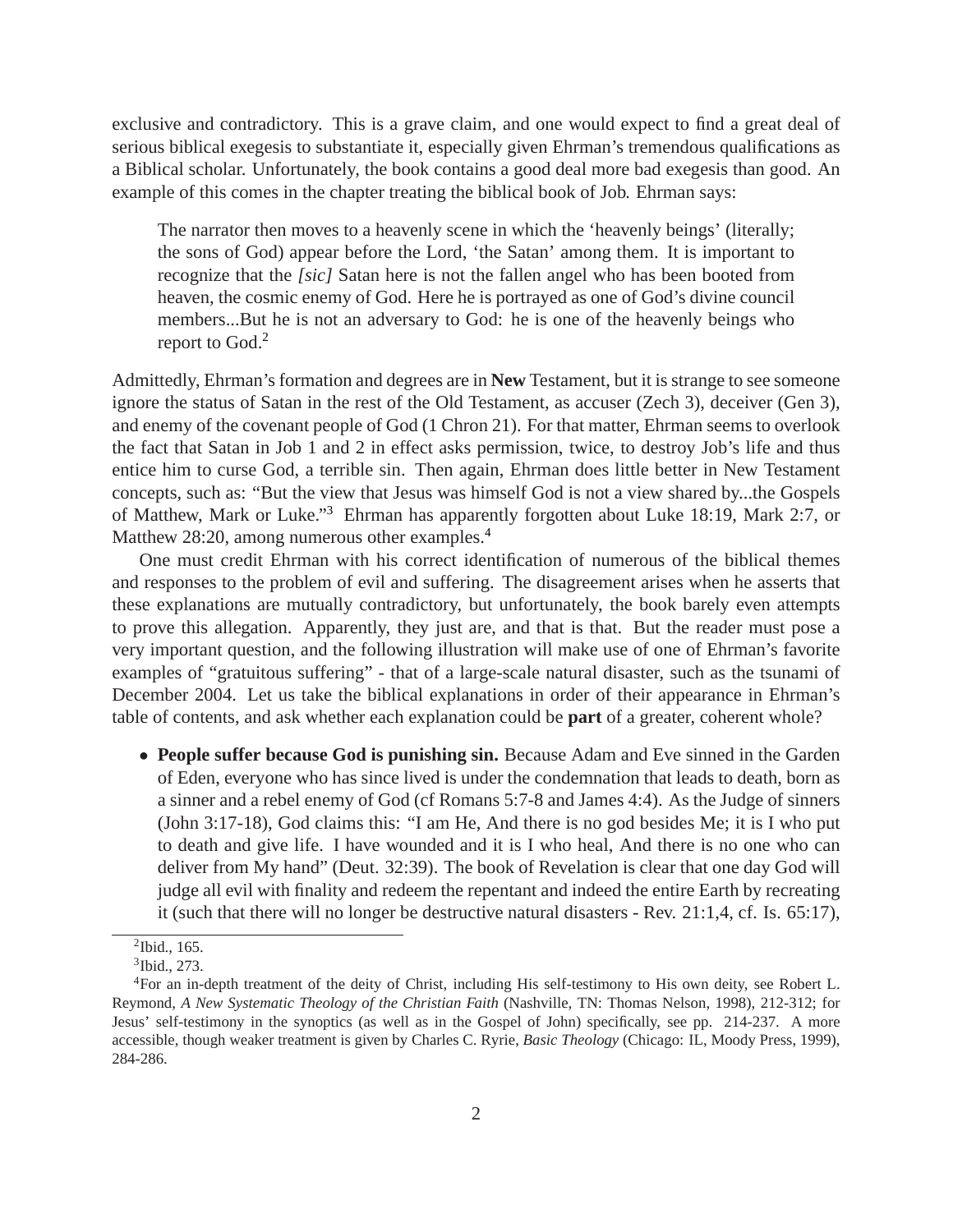but that time is not yet come. In the meantime, God claims for Himself as the holy lawgiver and judge. Finally, let us consider that the law and evil exist to drive one to guilt over his sin and press him toward the Savior, especially when one sees the punishment meted out more obviously against someone else.

- **People suffer as a result of sin done against them by others.** Adam and Eve were expelled from paradise, and in bringing forth children, bring them forth in sin with a sinful nature (cf. Rom. 5:12), and eventually suffer physical death. Though each human ratifies Adam's choice with his or her own, it all started with Adam, and that includes natural disasters.
- **The greater good and redemptive suffering.** Obvious examples of heroic self-sacrifice and self-endangerment to rescue others stricken by a disaster would not be possible without the presence, first, of the disaster. Charitable outpourings of aid and workers further illustrate the redemptive power that God exercises in the world.
- **Mystery, as in Job and Ecclesiastes.** Who can doubt that many answers to the problem of evil are mysterious? God does not always show His hand, and a poorly-argued book from a 21st-century religious studies professor does not trump God's authority. And of course, if God's reasons for allowing a natural disaster are mysterious and unknown, how could Ehrman know that they contradict the others?

Are any of these reasons mutually contradictory? Let the reader judge whether this contention, which is the main thrust of Ehrman's book, holds any merit.

The unsupported assertions and judgment calls that Ehrman makes would more nearly approach credibility if he had at least made an effort to argue for an objective standard by which a human can know right from wrong and good from evil. As it stands, however, the pattern for most of the chapters is to give his take on the biblical teachings in question and then to say "are we really to think this way about God?" or "this is surely not the answer." As an example, let us continue with Ehrman's treatment of Job:

But I refuse to believe that God murdered (or allowed the *[sic]* Satan to murder) Job's ten children in order to see whether Job would curse him. If someone killed *your* ten children, wouldn't you have the right to curse him? And to think that God could make it up to Job by giving him an additional ten children is obscene.[5](#page-2-0)

In response to this kind of argument, the biblical Christian might simply pose a series of simple questions:

1. Quoting God: "Will a faultfinder contend with the Almighty? Let him who reproves God answer it... Now gird up your loins like a man; I will ask you, and you instruct Me. Will you really annul My judgment? Will you condemn Me that you may be justified?" (Job 40:2, 7-8). Why would anyone take seriously the attempt by a mere man to accuse God of wrongdoing? Will a creature that cannot even exist on its own argue with the One who gives it existence (Job 40:14)?

<span id="page-2-0"></span><sup>5</sup>*God's Problem*, 275. Emphasis original.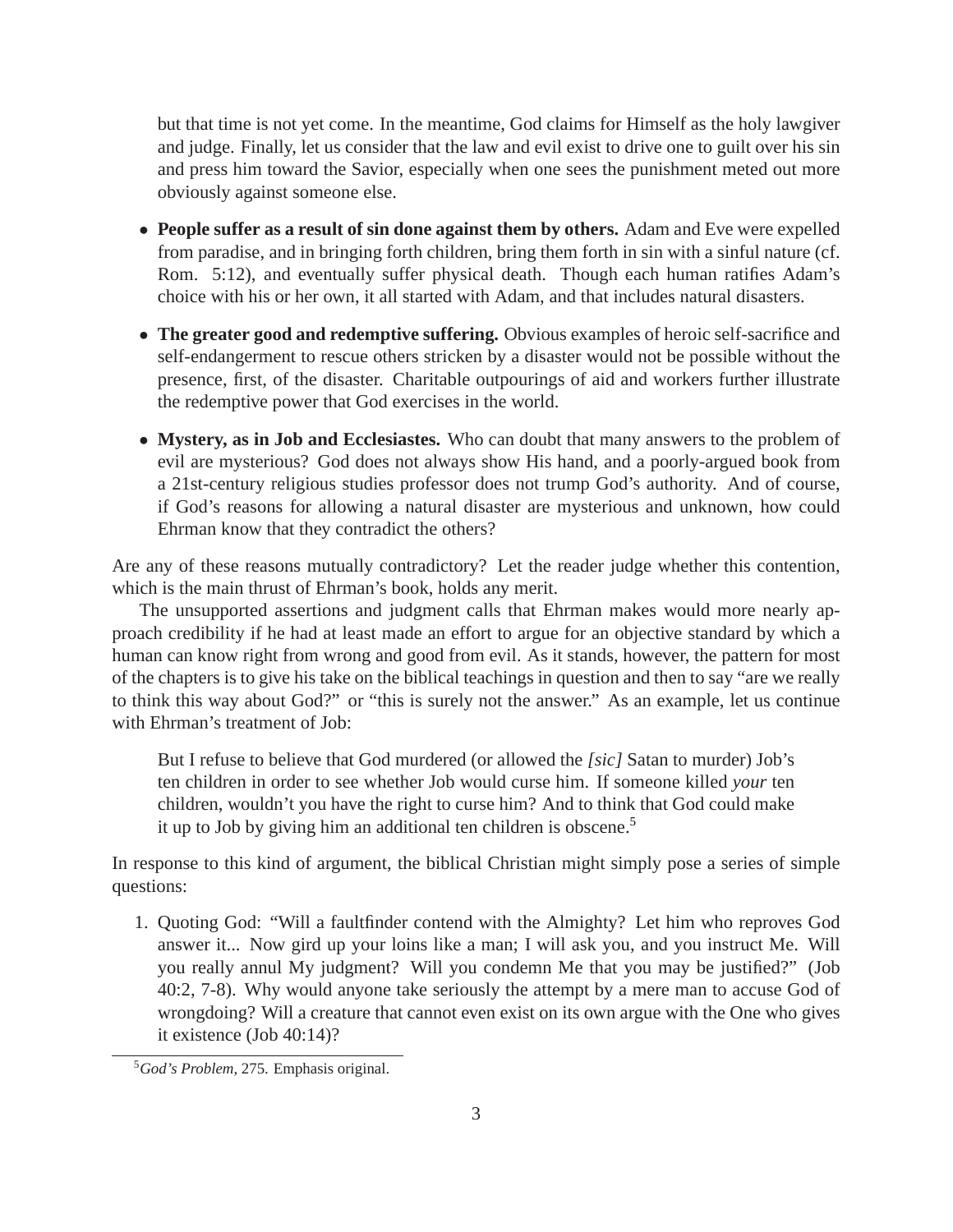- 2. On what basis do you assert that God's putting a sinful person to death is "murder"?
- 3. Who is claiming that God's blessing Job with a further ten children is meant to "make it up to him"?
- 4. What, if any, is the nature of the distinction between Creator and creature?
- 5. If God does not exist, how does one define or identify "the right to do" anything?
- 6. Just how do you know what is obscene, that is, morally reprehensible, and what is not?

Questions 1 and 4-6 in particular are fundamental; none of these are meant to dismiss the critic of the God of the Bible, but rather to actually begin the conversation and discuss issues of real substance. Unfortunately, Ehrman never ventures past this type of surface-level, emotional (one might even say, visceral) critique. He does not like it; ergo, it is wrong.

Perhaps it is best that the final chapter of the book fits consistently (that is, it is consistent in its downward spiral into near irrelevancy) with what preceded it, as Ehrman prepares to grapple with the question of "*Why We Suffer*" and give his readers the answer that has eluded them, despite the Bible's best attempts to answer the question. This answer has no doubt satisfied Ehrman after his rejection of the Bible, which was caused in large part by his dissatisfaction with the Bible's own answers to this question. Given that he "...can't believe in (the biblical) God anymore, because from what I now see around the world, he doesn't intervene,"[6](#page-3-0) what is this overarching, satisfying answer to the problem of suffering? Live better. It is almost insultingly childish in its navet:

To live life to the fullest means, among other things, doing more. There does not have to be world poverty. The wealth could be redistributed...[7](#page-3-1)

People do not *have* to be bigots, or racists...I think we should work hard to make the world - the one we live in - the most pleasing place it can be for *ourselves*. [8](#page-3-2)

Unfortunately for the reader, significant biblical explanations of suffering are left waiting until this final chapter. Among such explanations are the idea that God chastens those He loves,<sup>[9](#page-3-3)</sup> and that God has indeed entered our sorrow by taking on human flesh and dying on the Cross. These explanations only receive blurbs the length of a few sentences. While the biblical Christian can look suffering people in the eye, tell them that their suffering has real, eternal meaning, and tell them of a loving Savior Who left Heaven behind to die a horrible death to save wretched, suffering enemies of God and adopt them as His own, what possible fulfillment does Ehrman's alternative offer?

<sup>6</sup> Ibid., 16.

<span id="page-3-0"></span><sup>7</sup> Ibid., 276.

<span id="page-3-2"></span><span id="page-3-1"></span><sup>8</sup> Ibid., 277. Emphasis original.

<span id="page-3-3"></span><sup>9</sup>Though it is mentioned, the purpose of this fatherly discipline is left unstated. Scripture teaches that God chastens us for our good (Heb. 12:5-6,10), and that the ultimate good for which all of God's fatherly discipline has been designed is our holiness in conformity to the image of Christ (Rom. 8:28-29, Heb. 12:10).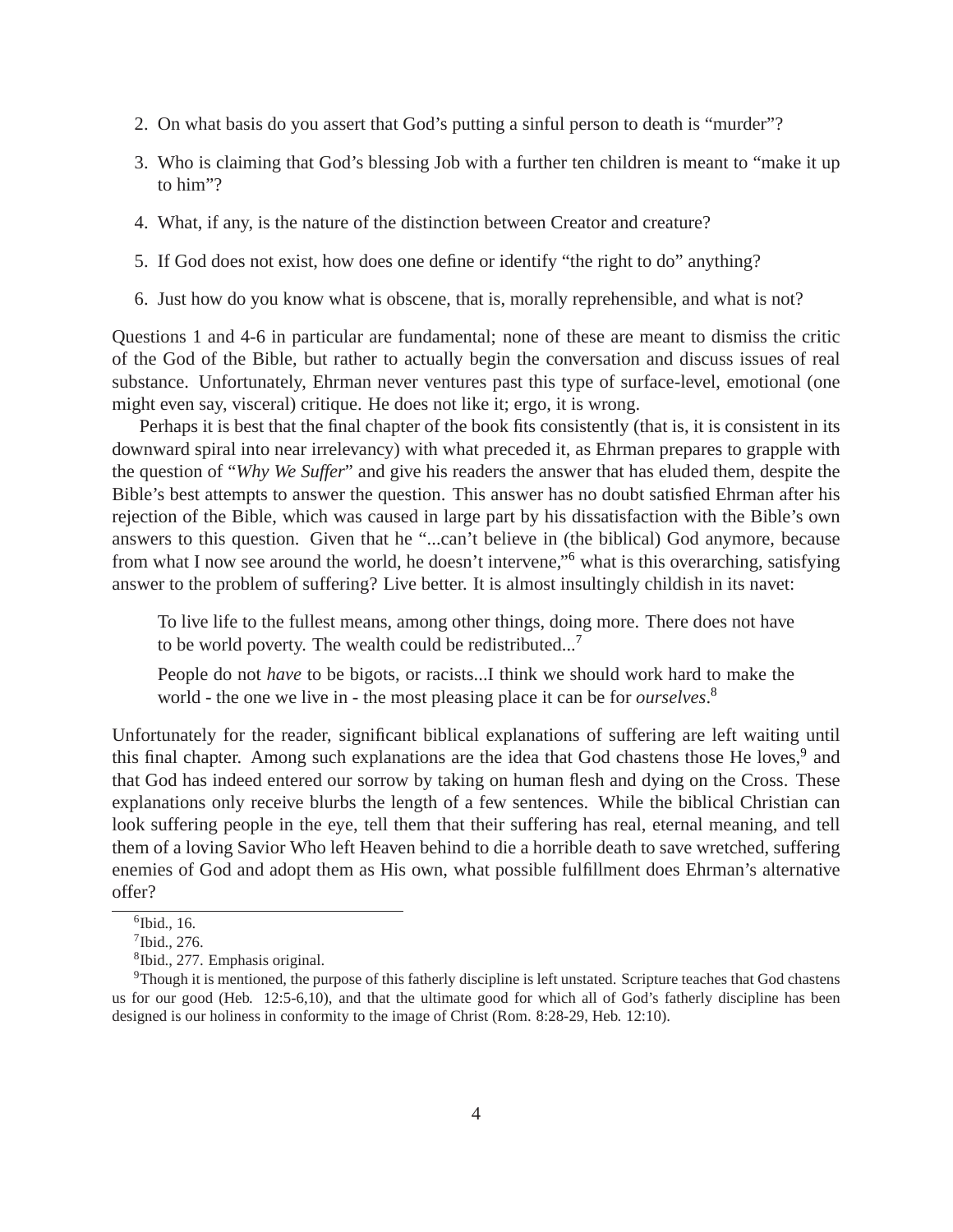## **2 A Biblical Solution to the Problem of Suffering**

As detailed in the previous section, Ehrman surveys a number of Biblical explanations for suffering. He finds them all wanting, and vacuously claims that they are mutually contradictory. Despite Ehrman's disapprobation, the Biblical explanations he studies do in fact explain the existence of various kinds of suffering in various contexts. However, there is a higher-level explanation that accounts for all suffering, and provides a solution to the "problem of suffering" that Ehrman presents in the first chapter. Ehrman claims<sup>[10](#page-4-0)</sup> that the following three propositions are logically incompatible:

- God is all-powerful.
- God is all-loving.
- There is suffering.

It is often claimed that the solution to the seeming incompatibility of these propositions is found in asserting the libertarian free will of man. Ehrman critiques this commonly-used defense, $11$  and rightly so.[12](#page-4-2) However, there is an explanation for how these propositions are not incompatible that Ehrman does not address. Such an explanation begins by asserting the absolute sovereignty of God, and the doctrine of the two wills of God.<sup>[13](#page-4-3)</sup>

#### **2.1 The Two Wills of God**

The doctrine of the two wills of God states that God has a will of precept, and a will of decree. The will of precept concerns God's approval or disapproval of certain things, including what He enjoins as moral duties and prohibitions - things that men ought and ought not to do. This follows from Scriptures that state that certain individuals do not do God's will.<sup>[14](#page-4-4)</sup> On the other hand, the will of decree pertains to those things that God has decided from eternity past to bring about.<sup>[15](#page-4-5)</sup> Thus, while the will of precept can be violated, the will of decree cannot.

The solution to the problem of suffering detailed here follows from a simple principle: that there is a difference between a whole and its parts. The God of Scripture is not schizophrenic or fickle – He is the unchangeable I AM, and is not subject to the vicissitudes of the fallen human mind.<sup>[16](#page-4-6)</sup> However, what God wills concerning a complex entity need not be what He wills con-

 $\overline{^{10}}$ Ibid., 8.

<span id="page-4-1"></span><span id="page-4-0"></span> $11$ Ibid., 12-13.

<span id="page-4-2"></span><sup>&</sup>lt;sup>12</sup>Traditional Evangelical approaches to theodicy attempt to solve the problem by asserting the libertarian free will of man. Such approaches are logically inconsistent and Biblically inadequate, as demonstrated by Gordon H. Clark, *God and Evil: The Problem Solved* (Unicoi, TN: The Trinity Foundation, 2004).

<span id="page-4-3"></span><sup>13</sup>An accessible Scriptural defense of this doctrine is given by John Piper, *The Pleaures of God* (Colorado Springs, CO: Multnomah Books, 2000), 313-340. A more technical treatment is given by Francis Turretin, *The Institutes of Elenctic Theology*, trans. George Musgrave Giger, James T. Denison, Jr., ed. (Phillipsburg, NJ: Prebyterian and Reformed, 1992), 220-231.

<sup>14</sup>Matt. 7:21, 12:48-50, 1 Jn. 2:7.

<span id="page-4-4"></span><sup>&</sup>lt;sup>15</sup>Is. 53:10, Ac. 2:22-23, 4:27-28.

<span id="page-4-6"></span><span id="page-4-5"></span><sup>16</sup>1 Sam. 15:29, Mal. 3:6, Heb. 1:12, 13:8.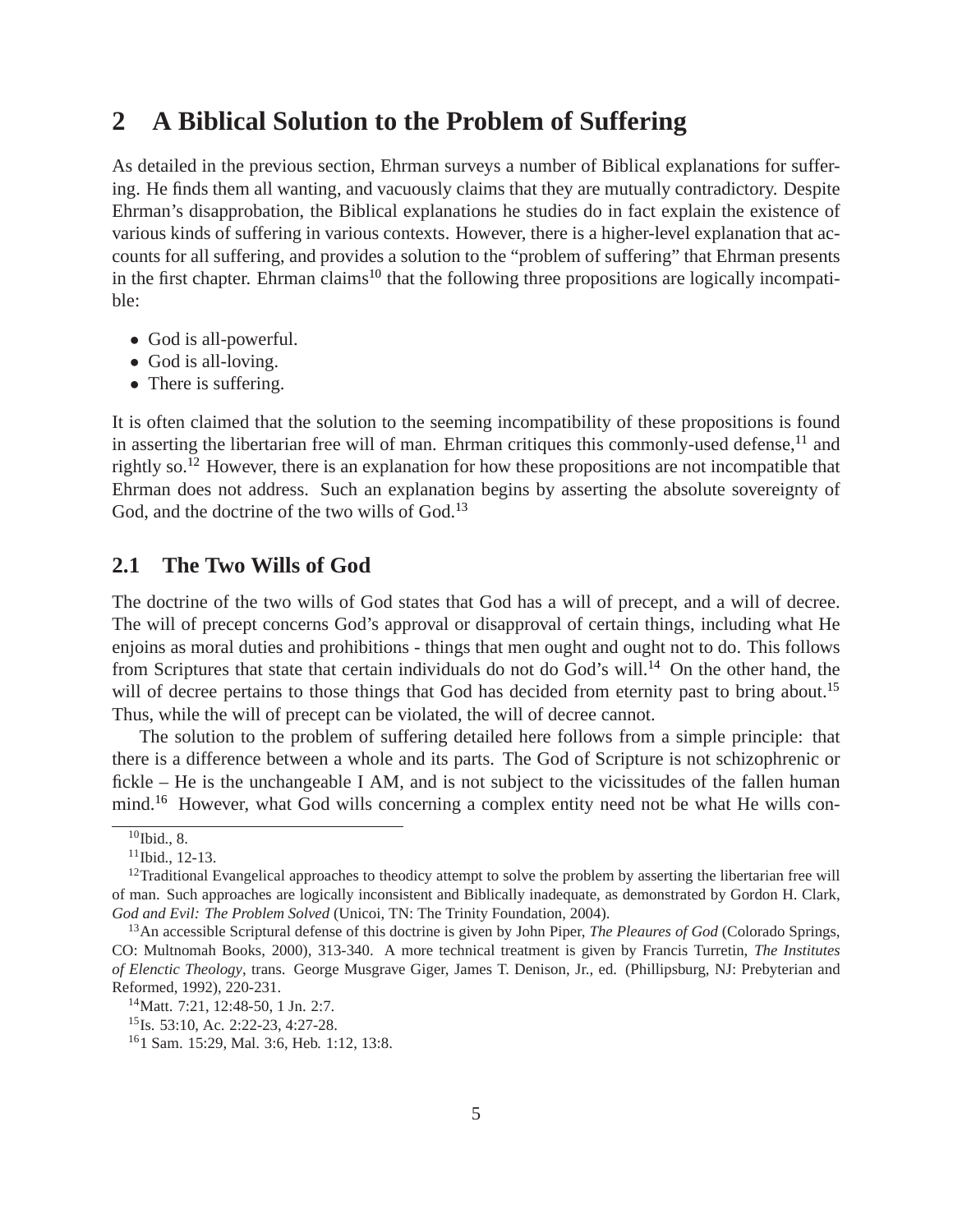cerning its components. To assert otherwise is to commit the fallacy of division, $17$  since what is true of the whole is not necessarily true of the parts. It is consistent with Scripture, as well as historic theology, to assert that God's decree is a unified whole.<sup>[18](#page-5-1)</sup> That is, that in eternity past, God conceived of the whole of creation and its temporal history (together a *world*[19](#page-5-2)) as one complex entity. That is to say that God did not proceed through a series of steps in deciding what to decree, but that His decree is an eternally complete whole to Him. Thus, what God wills concerning the content of His decree, as a whole, is not necessarily what He wills concerning the individual things and events that are a part of that whole.

These concepts can be stated more precisely. The two senses of God's will (decree and precept) can be stated as follows for the purposes of this analysis:

- **WD** (Will of Decree): That sense in which God decides to bring something to pass.
- **WP** (Will of Precept): That sense in which God approves of, or disapproves of, or feels a certain way towards a thing.

Scripturally, God WD-wills that of which He sufficiently WP-approves.<sup>[20](#page-5-3)</sup> Since God's decree is a unified whole, God **WP**-wills this world in such a sufficiently-approbatory manner that He decided to bring it to pass. However, just because God approves of this world as a whole, does not mean that He approves of the individual things and events that comprise it. For instance, God hates  $\sin^{21}$  $\sin^{21}$  $\sin^{21}$  yet He decrees that sins be committed.<sup>[22](#page-5-5)</sup> How is this possible? The solution is that God **WP**-disapproves of the sins themselves, and the acts in which they are committed, yet when the entirety of this world is taken into account, He  $WP$ -approves of the whole.<sup>[23](#page-5-6)</sup> And since He sufficiently **WP**-approves of the whole, God **WD**-wills it to come to pass. Thus, if one takes the two wills of God into account, a solution to the problem of suffering arises.

#### **2.2 Suffering is Not a (Logical) Problem**

Ehrman's three supposedly-incompatible propositions can be restructured into an argument that explains how suffering is not a problem for a theology that accepts the above formulation of the two wills doctrine. The argument is as follows:

- 1. God is all-powerful.
- 2. Thus, God brings to pass all that He **WD**-wills.

<sup>&</sup>lt;sup>17</sup>Irving M. Copi and Carl Cohen, *Introduction to Logic* (10th Ed.), (Upper Saddle River, NJ: Prentice-Hall, 1998), 197.

<span id="page-5-1"></span><span id="page-5-0"></span><sup>18</sup>Louis Berkhof, *Systematic Theology* (Carlisle, PA: Banner of Truth, 1958), 102.

<sup>&</sup>lt;sup>19</sup>The term *world*, in this context, denotes the entirety of what God created (or could have created), extended in time. An appropriate neologism for this concept is a *cosmos-history*.

<span id="page-5-2"></span> $^{20}$ Ps. 115:3. Also, Ps. 135:6, and Dan. 4:35.

<span id="page-5-3"></span><sup>21</sup>E.g., Pr. 6:16-19.

<span id="page-5-5"></span><span id="page-5-4"></span><sup>22</sup>Since He decrees all that comes to pass (cf. 1689 LBCF, III.1).

<span id="page-5-6"></span><sup>23</sup>For a similar line of thought, see John Piper, *Desiring God: Meditations of a Christian Hedonist* (Colorado Springs, CO: Multnomah, 1996), 39-40.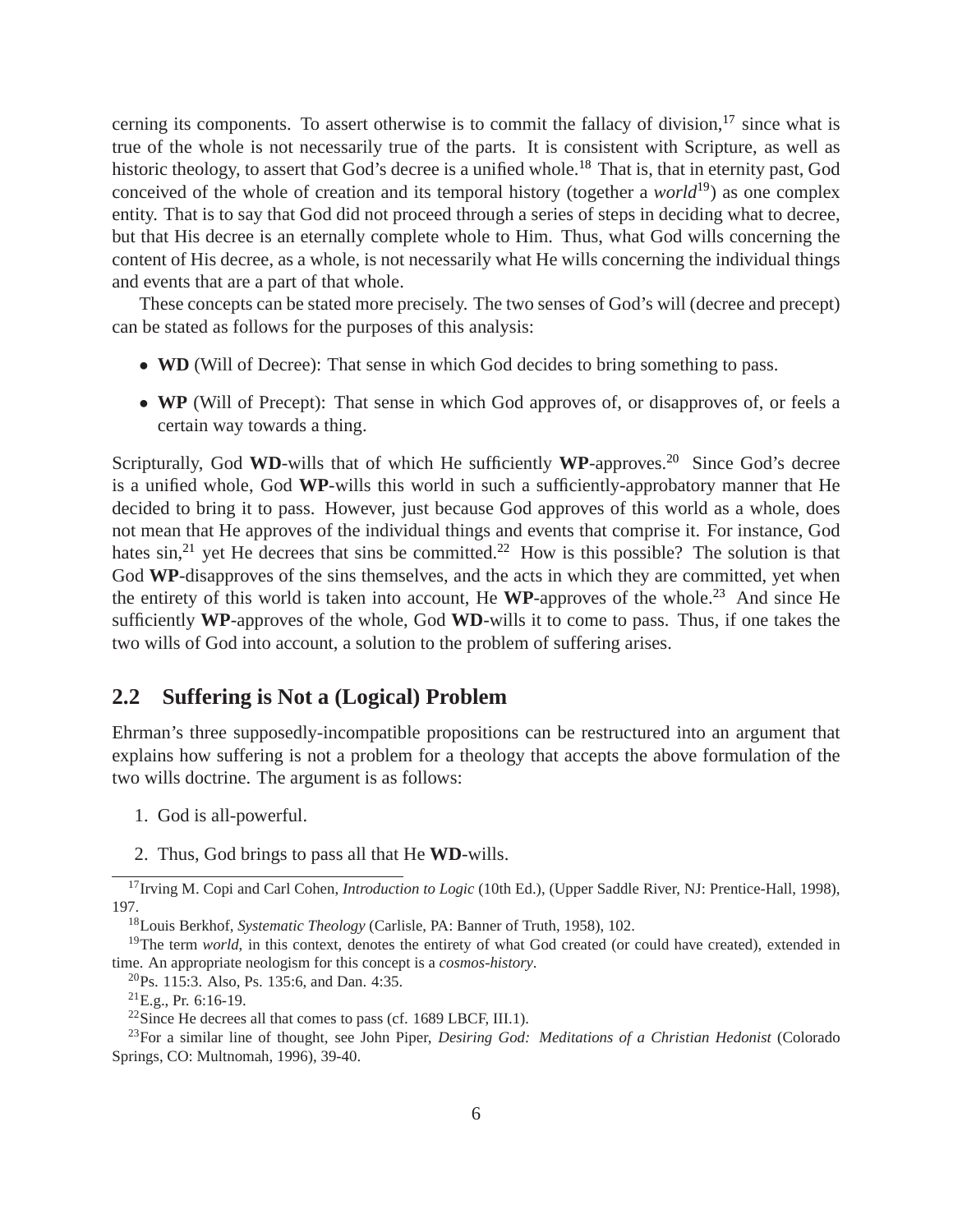- 3. God is all-loving.
- 4. Thus, God **WP**-wills that acts and instances of suffering, considered in and of themselves, do not occur.[24](#page-6-0)
- 5. God's glory is uppermost in His own affections.[25](#page-6-1)
- 6. God determines that this world, as a whole, glorifies Himself to such a degree that He **WP**wills that it occur, to such a degree that He **WD**-wills that it occur.
- 7. Thus, this world is actual (from (2) and (6)).
- 8. This world, as decreed, contains suffering.
- 9. Thus, suffering exists.

The above argument demonstrates how the existence of suffering is not only consistent with the existence of the God of the Bible, who is omniscient, omnipotent, and omnibenevolent, but that the existence of suffering follows from His existence and attributes.

### **2.3 How then is God Glorified?**

One might ask, however, why God is more glorified in creating a world in which there is suffering than in creating a world in which there is not. The first answer to such a question is that God is not obligated to explain Himself. While God does reveal some things to us for our benefit and edification, He has seen fit to not reveal a number of things that we would like to know.<sup>[26](#page-6-2)</sup> As God's dialog with  $Job^{27}$  $Job^{27}$  $Job^{27}$  testifies, we cannot justifiably put God in the dock, and presume that He is in the wrong until He explains Himself to us. Even if God had not explained how He is glorified by suffering, such a state of affairs would provide no justification for questioning His goodness. Nevertheless, He has chosen to reveal some principles that explain why He has chosen to decree a world in which suffering exists.<sup>[28](#page-6-4)</sup>

God is glorified through the expression of His attributes.<sup>[29](#page-6-5)</sup> He is also glorified through the joy that His people receive by beholding His attributes expressed.[30](#page-6-6) Moreover, the measure of God's commitment to the joy of His people is arguably the measure of His commitment to His glory.<sup>[31](#page-6-7)</sup> It is easily conceivable that God is glorified in creating a wholly-good world,<sup>[32](#page-6-8)</sup> in healing the sick,<sup>[33](#page-6-9)</sup>

<span id="page-6-0"></span><sup>&</sup>lt;sup>24</sup>God's omnibenevolence is seen in that He only WP-wills good to occur, in and of itself. For God to be malevolent, He would have to **WP**-will for suffering to occur, in and of itself. But God only wills for suffering to occur as a result of sin. Thus, God is not malevolent, since He does not **WP**-will suffering, in and of itself.

 $^{25}$ That is, God regards His glory as of first importance above all other things. For a logical and Scriptural exposition of this vital doctrine, see John Piper, *God's Passion for His Glory* (Wheaton, IL: Crossway, 1998).

<span id="page-6-1"></span> $^{26}$ Dt. 29:29.

<span id="page-6-2"></span> $27$ chs. 38-42.

<span id="page-6-3"></span> $^{28}$ That God has in fact decreed such a world is seen in Is. 45:7, Am. 3:6, Lam. 3:37-38, and Ex. 4:11.

<span id="page-6-5"></span><span id="page-6-4"></span><sup>29</sup>Christopher Morgan and Robert Peterson, eds. *The Glory of God* (Wheaton, IL: Crossway, 2010), 153-187. <sup>30</sup>Piper, *Desiring God*, 45-50.

<span id="page-6-6"></span><sup>31</sup>Piper, *God's Passion for His Glory*, 33-34.

<span id="page-6-7"></span><sup>32</sup>Gen. 1:31, 1 Tim. 4:4.

<span id="page-6-9"></span><span id="page-6-8"></span><sup>33</sup>Examples in Scripture abound, such as Matt. 8:14-17, Jn. 4:43-54, etc.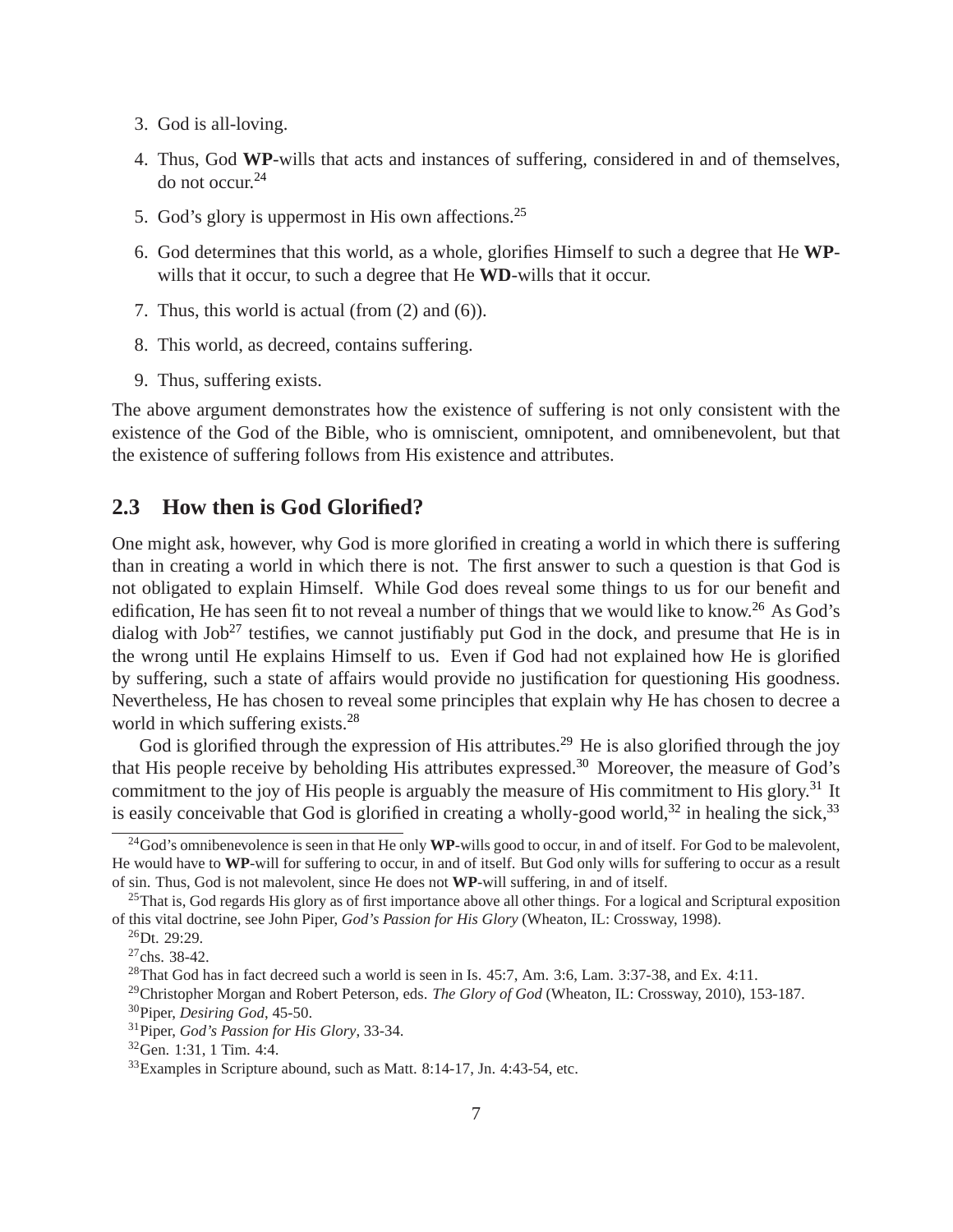and in redeeming the lost.<sup>[34](#page-7-0)</sup> Such things display God's genius, His design, His compassion, His mercy, His grace, and His goodness, and it is easy to take joy in such things. But what about cursing the world and its inhabitants to decay and suffering because of  $\sin^{35}$  $\sin^{35}$  $\sin^{35}$  What about the eternal condemnation of unrepentant sinners?<sup>[36](#page-7-2)</sup> How is God glorified in a world that contains such things?

It should first be noted that if God is indeed glorified in the expression of His attributes and His people's recognition of them, then He is glorified by that which expresses His attributes all the more clearly. Sin and suffering are a stark picture of what ought not to be, and as such, they provide a contrast that makes it clearer what ought to be. The existence of things at variance with God's attributes makes the recognition of His attributes all the more clear. Thus, sin and suffering help us to see God's holiness and goodness more clearly, by providing a contrast, much the same way that a white object is more clearly seen when contrasted against a dark background.

Furthermore, God is in the business of overcoming evil with good.<sup>[37](#page-7-3)</sup> The whole history of redemption testifies to the fact that God is working to bring good out of the evil and suffering that mankind has brought upon itself. The end result of this process is a New Heaven and New Earth in which goodness and righteousness will reign, and in which sin and suffering will never again be found.[38](#page-7-4) Thus, God is glorified in this world, with its sin and suffering, because He will overcome that sin and suffering, to His glory. If there were no sin and suffering, then God's goodness in healing and redemption would never be displayed. But the existence of sin and suffering serve a good purpose in providing a context in which God can be glorified through the expression of His attributes.

But what about unrepentant sinners? Why not ensure that they are saved, and avoid an eternity of conscious torment in Hell? Wouldn't this glorify God more than their condemnation? While it easy to think this way, the Bible provides a different answer - specifically, that God is glorified in displaying His wrath and power against those sinners who refuse to repent, and that in so doing He shows the riches of His mercy and grace to those who are objects of His mercy.<sup>[39](#page-7-5)</sup> The display of God's wrath provides a backdrop from which God's mercy can be properly appreciated by its recipients.[40](#page-7-6) This can be further seen in the fact that God's wrath and justice are not poured out upon His vessels of mercy, and thus they can never have any personal experience of such attributes being expressed. The backdrop of such attributes being eternally expressed against a subset of deserving humanity<sup>[41](#page-7-7)</sup> provides a background for the recipients of God's mercy, whereby they can

<span id="page-7-5"></span> $39$ Rom. 9:22-23. These verses imply that God desired to show His wrath to the unrepentant, for the purpose of making His glory known to His vessels of mercy. For a rigorous exposition of this passage, see John Piper, *The Justification of God* (Grand Rapids, MI: Baker Academic, 1993), 204-216.

<span id="page-7-6"></span><sup>40</sup>Piper, *The Justification of God*, 214-216.

<span id="page-7-7"></span><sup>41</sup>The idea is that it is not enough merely for Christ to suffer for all men, but that some deserving, unrepentant sinners should suffer for their own sins. See Oliver Crisp, "Is universalism a problem for particularists?" *Scottish Journal of Theology* 63 (2010): 1-23.

<sup>34</sup>Matt. 1:21, Mk. 10:45, 1 Ti 1:15, etc.

<span id="page-7-0"></span><sup>35</sup>Gen. 3:17-19, Rom. 8:20-21.

<span id="page-7-2"></span><span id="page-7-1"></span><sup>36</sup>Lk. 13:3, Jn. 3:18,36, Rev. 20:15, 21:8.

 $37$ Jn. 9 is a good example of this (see v. 3). Also cf. Rom. 12:21 - given that God is about this work Himself, it is no surprise that He commands us to be about it as well.

<span id="page-7-4"></span><span id="page-7-3"></span><sup>38</sup>Is. 25:6-8, Rev. 21:1-5.